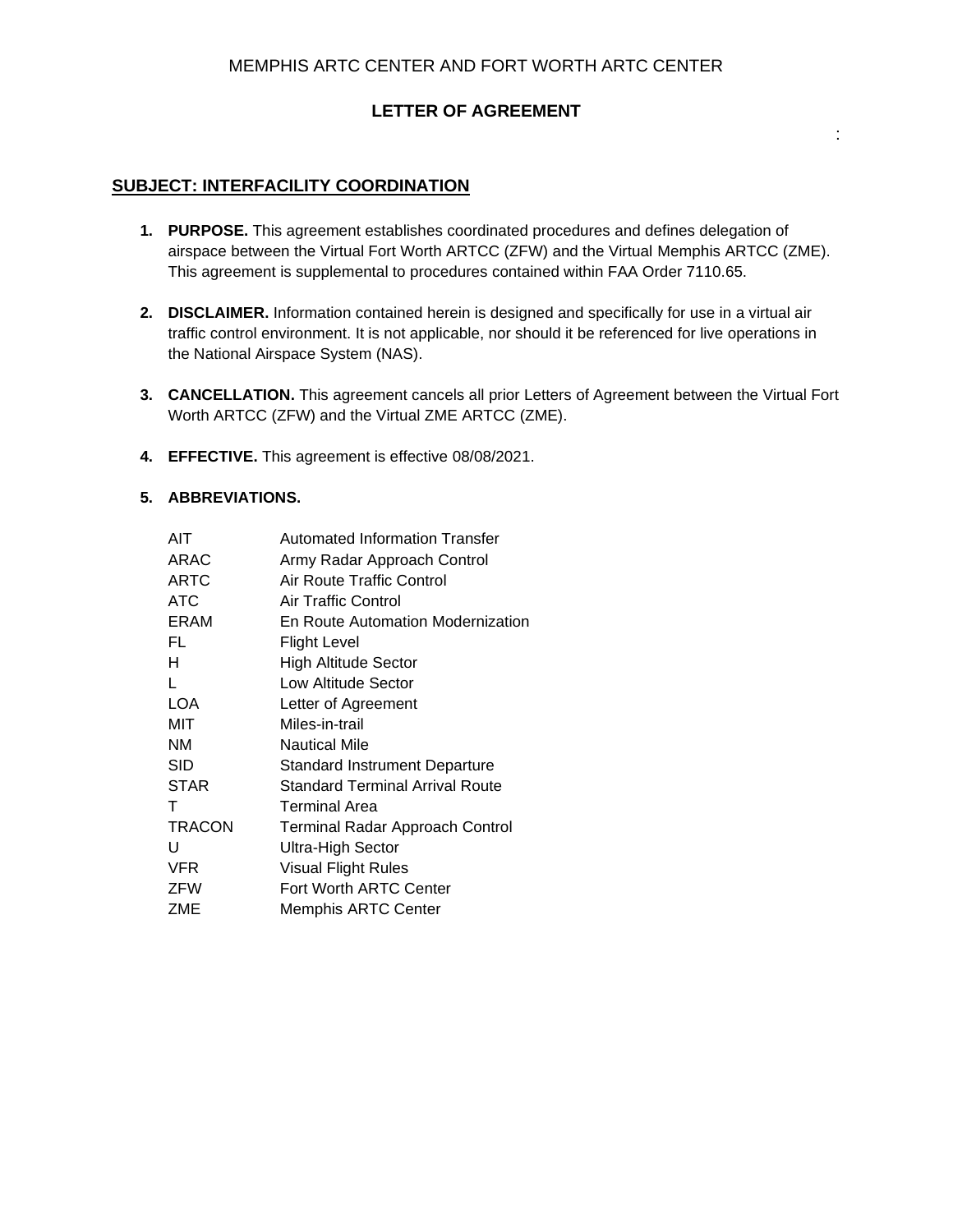## **6. DEFINITIONS.**

- a. Dallas/Fort Worth Terminal Airports (DFWT): DFW, DAL, 50F, ADS, AFW, CPT, DTO, F41, F46, FTW, FWS, GKY, GPM, HQZ, JWY, LNC, LUD, NFW, RBD, TKI, WEA.
- b. Longview Terminal Airports (GGGT): GGG, TYR.
- c. Monroe Terminal Airports (MLUT): MLU, RSN, BQP, M79.
- d. Oklahoma City Terminal Airports (OKCT): OKC, TIK, PWA, OUN
- e. Shreveport Terminal Airports (SHVT): ASL, BAD, DTN, MNE, SHV.
- f. Little Rock Terminal Airports (LITT): LIT, LRF.
- g. Jackson Terminal Airports (JANT): JAN, HKS.
- h. Fort Smith Terminal Airports (FSMT): FSM.
- i. Fayetteville/Northwest Arkansas Terminal Airports (XNAT): XNA, ROG, FYV, ASG.
- j. Boundary: ZFW/ZME common boundary unless otherwise noted
- k. BYP: Bonham VOR
- l. CQY: Cedar Creek VOR

## **6. PROCEDURES.**

- a. When feasible, planned flow changes will be coordinated at least 15 minutes prior between the TMUs from ZFW/ZME.
- b. ZFW will advise ZME of current flow at D10.
- c. All ZFW & ZME Center High Sectors start at FL240.

## **7. CONTROL.**

- a. Each facility has control for altitude and speed changes on contact.
- b. Communications exchange should occur no later than 10 miles from the boundary.
- c. ZFW will have control for turns direct SWB for IAH arrivals entering ZFW-Hi sectors.

## **8. ZME WILL ENSURE - ROUTING.**

- a. Aircraft landing within DFWT entering BYP area must be cleared via the appropriate flowbased STAR listed in Attachment C.
- b. Aircraft landing within DFWT entering CQY area must be cleared via the appropriate flowbased STAR listed in Attachment C.
- c. Aircraft landing within OKCT must be cleared via the appropriate STAR listed in Attachment C.
- d. Aircraft unable to accept an arrival must be cleared via BYP if north of J52, or CQY if south of J52.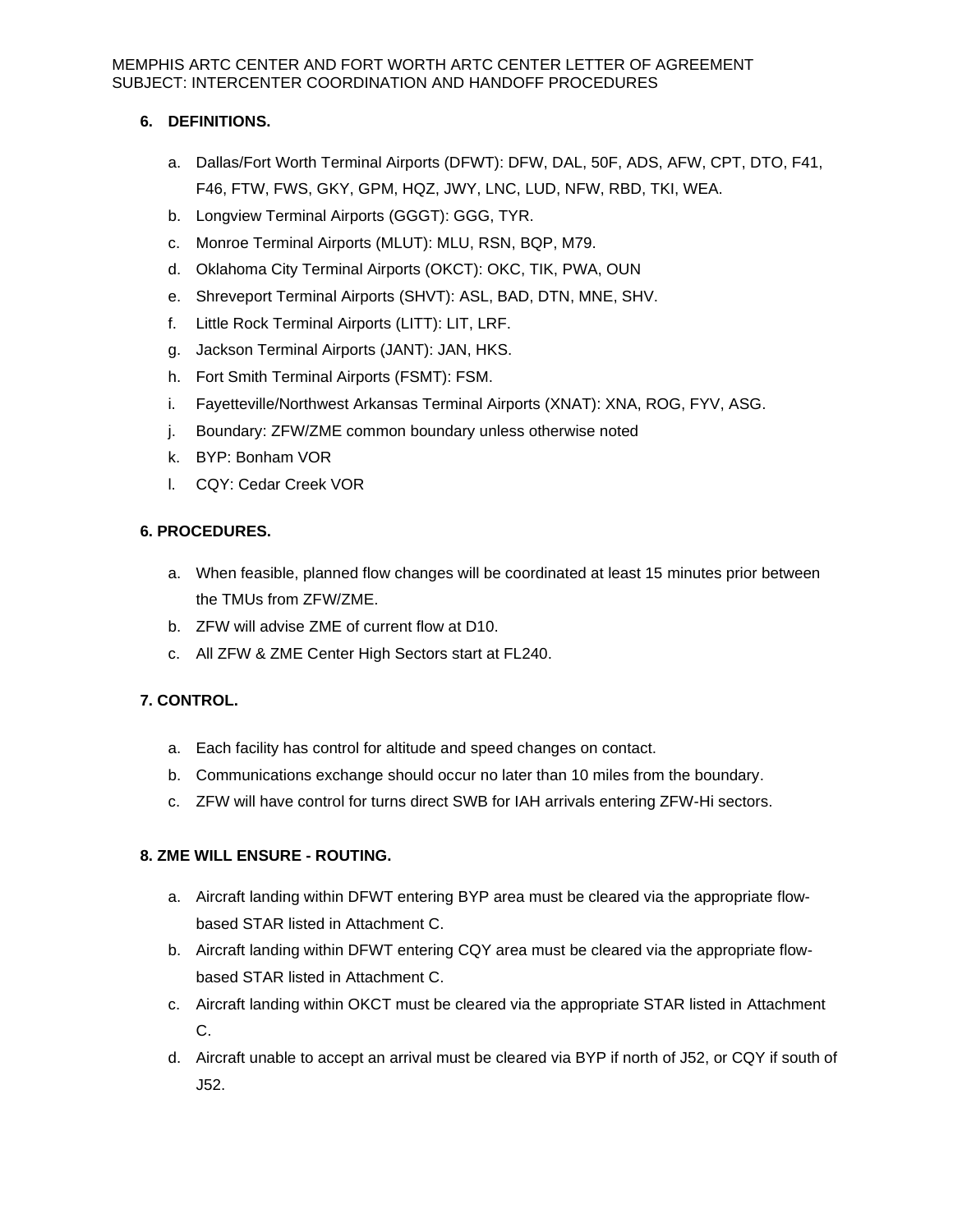e. Same route aircraft must have at least 15 MIT regardless of altitude, unless otherwise coordinated.

## **9. ZFW WILL ENSURE - ROUTING.**

- a. Aircraft landing MEM must be cleared via the appropriate STAR.
- b. Aircraft landing XNAT, JANT, LITT, FSMT may be cleared direct destination if no other conflict exists.
- c. Same route aircraft must have at least 15 MIT regardless of altitude.

## **10. ALTITUDE.**

- a. All data block altitudes will reflect the aircrafts assigned "hard" altitude.
- b. Temporary altitudes may be used, but should be cleared prior to handoff unless otherwise coordinated.
- c. Both facilities shall ensure aircraft comply with altitude assignments noted in Attachment C

## **11. GENERAL.**

a. Deviations from procedures in this agreement may be affected after coordination is accomplished and responsibilities defined.

\_\_\_\_\_\_\_\_\_\_\_\_\_\_\_\_\_\_\_\_\_\_\_\_\_\_\_\_ \_\_\_\_\_\_\_\_\_\_\_\_\_\_\_\_\_\_\_\_\_\_\_\_\_\_\_\_

## **12. ATTACHMENTS**

- a. ATTACHMENT A: Delegation of ZFW Airspace
- b. ATTACHMENT B: Delegation of ZMEAirspace
- c. ATTACHMENT C: Routing/Altitude Restriction Tables

Tyler Beals **Richard Sill Richard Sill** 

Air Traffic Manager **Air Traffic Manager** Air Traffic Manager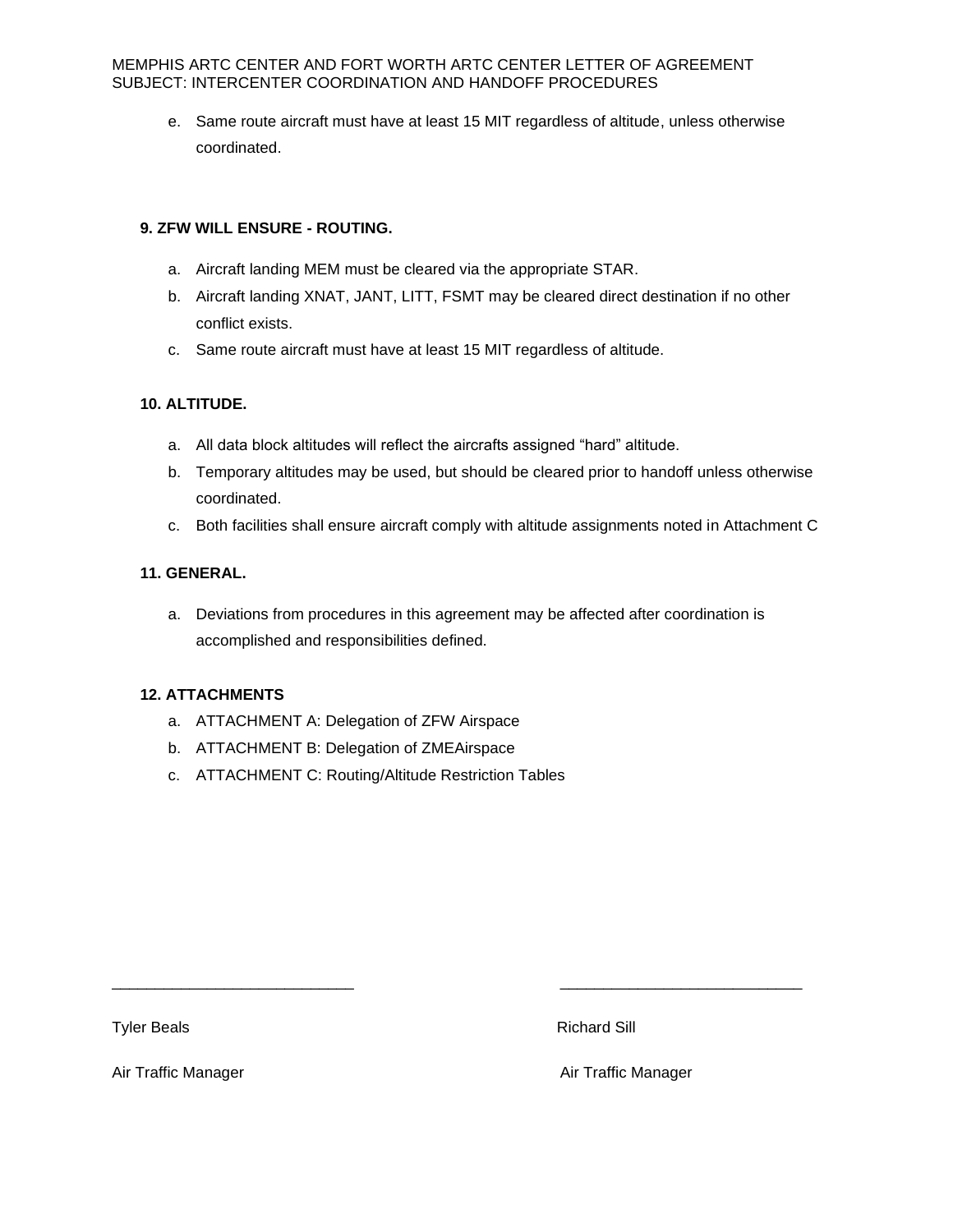vFort Worth ARTCC version of the control of the vMemphis ARTCC

Paul Semeran

South Central Regional Manager

\_\_\_\_\_\_\_\_\_\_\_\_\_\_\_\_\_\_\_\_\_\_\_\_\_\_\_\_

VATUSA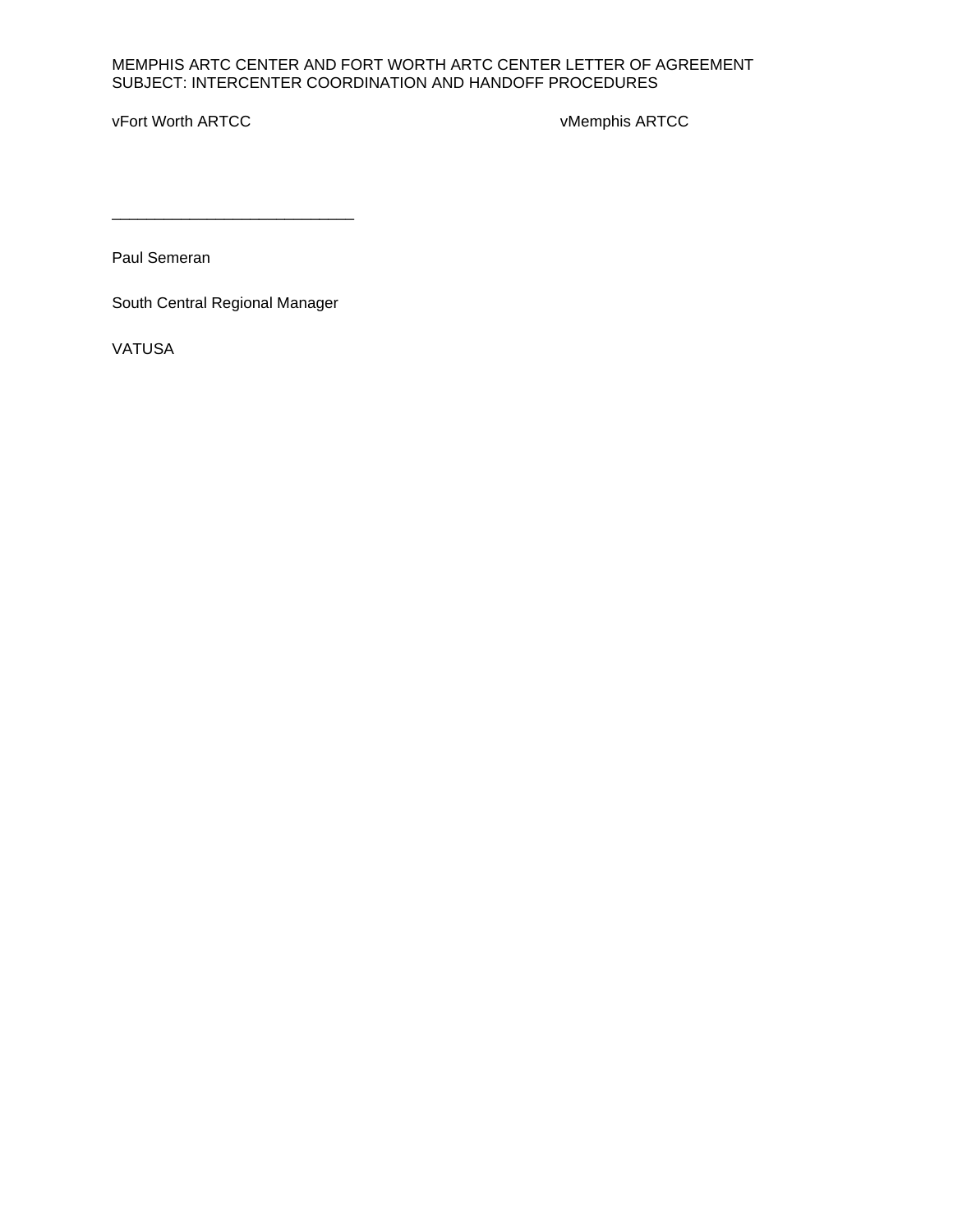#### **ATTACHMENT A**

**Delegation of ZFW Airspace**

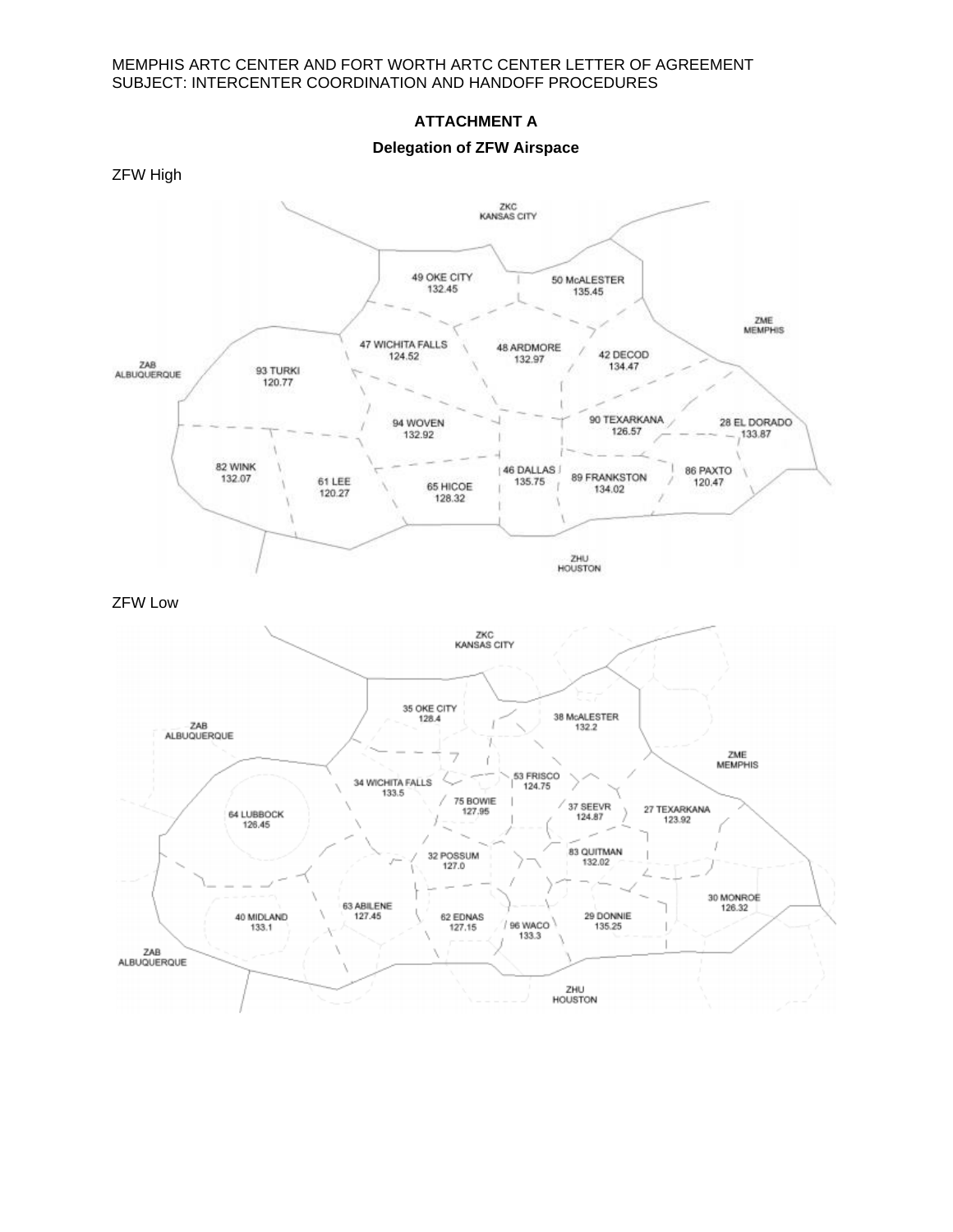## **LETTER OF AGREEMENT**

# **ATTACHMENT B**

## **Delegation of ZME Airspace**

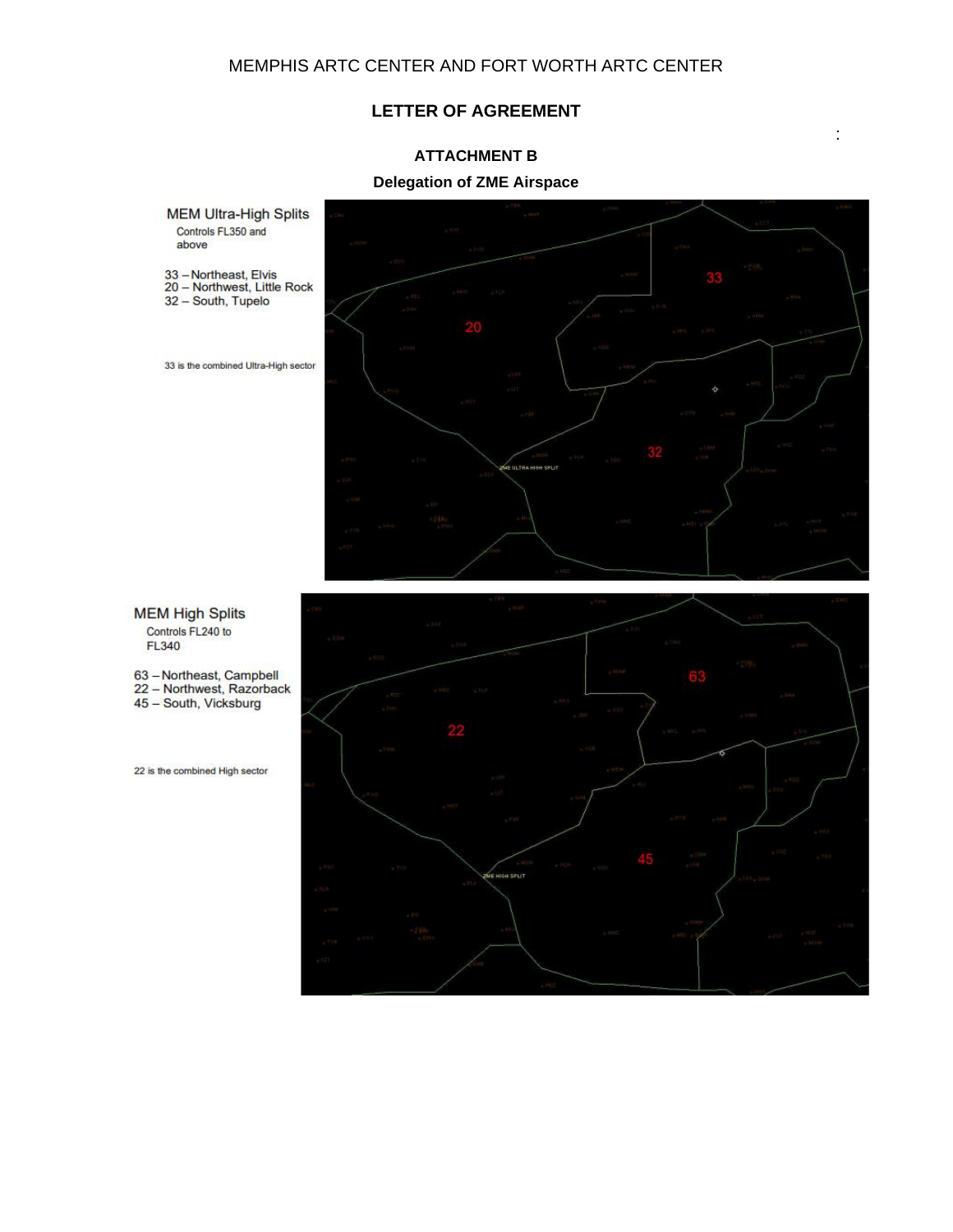#### **ATTACHMENT B, cont.**

#### **Delegation of ZME Airspace**

**MEM Low Splits** Controls up to<br>FL230

05-Northeast, Paducah 13-Southeast, Hamilton 04-Northwest, Jonesboro 15 - Southwest, Helena

05 is the combined Low sector

East/West Split 05 is the combined East split 15 is the combined West split North South Split<br>05 is the combined North split<br>15 is the combined South split